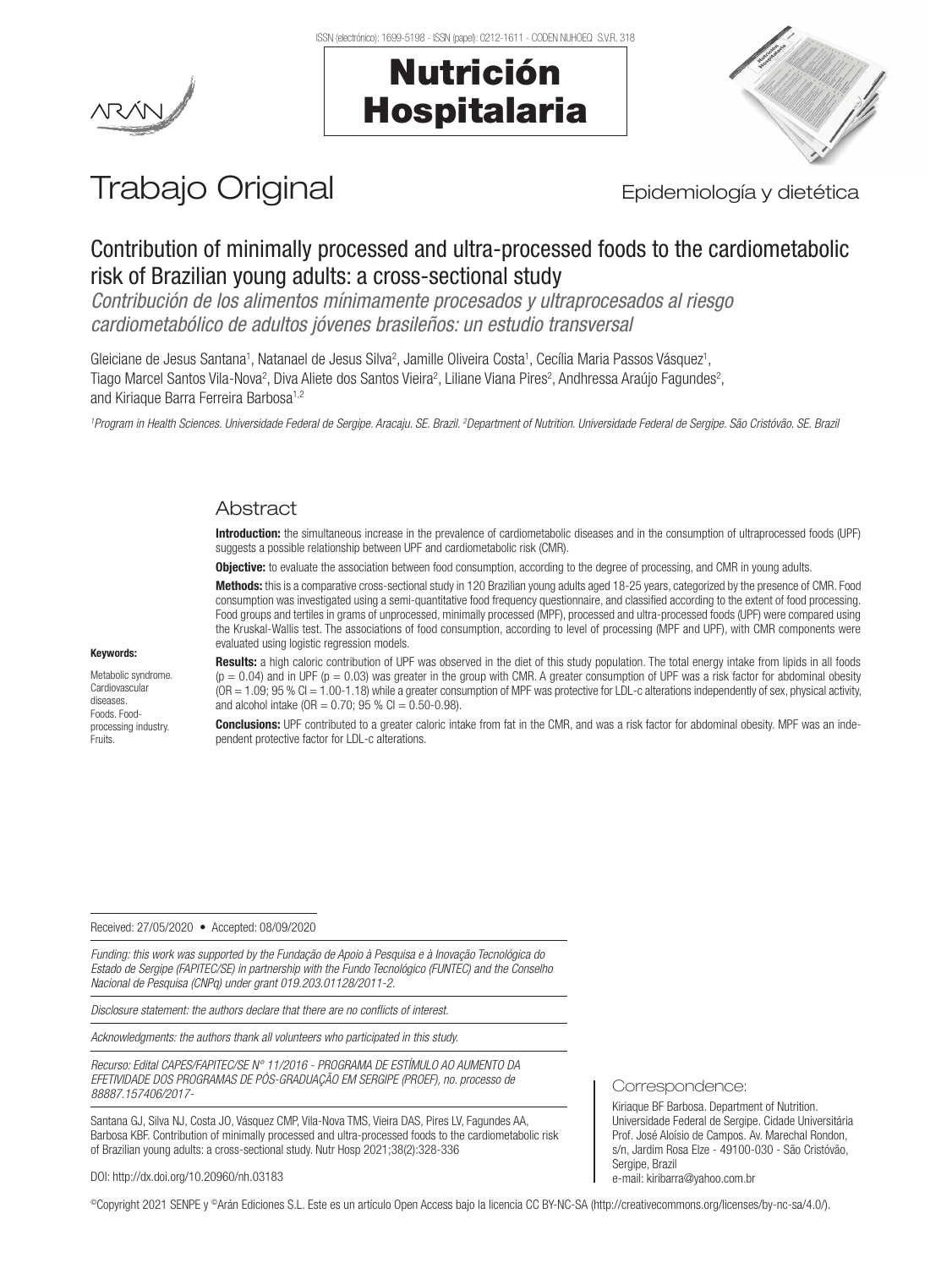#### Resumen

Introducción: la alta prevalencia de enfermedades cardiometabólicas y el avance de los alimentos ultraprocesados en la dieta sugieren una posible relación entre ellos.

**Objetivo:** valorar la asociación entre el consumo de alimentos clasificado por el grado de procesamiento y el riesgo cardiometabólico en adultos ióvenes

Métodos: estudio transversal con una muestra compuesta por 120 jóvenes brasileños de 18 a 25 años, que fueron categorizados según el riesgo cardiometabólico (presencia o ausencia). El consumo de alimentos se evaluó mediante un cuestionario semicuantitativo de frecuencias a partir del que se clasificó la ingesta de acuerdo con el grado de procesamiento. Estos resultados se dividieron en terciles de gramos de alimentos (procesados y mínimamente procesados, procesados y ultraprocessados). Las diferencias de consumo diario de alimentos entre los terciles se compararon por medio del test de Kruskal-Wallis. Se realizó una regresión logística para asociar el grado de procesamiento con los componentes del riesgo cardiometabólico.

#### Palabras clave:

Síndrome metabólico. Enfermedad cardiovascular. Industria alimentaria. **Frutas** 

Resultados: se observó una alta contribución energética de los alimentos ultraprocesados en la dieta de la muestra estudiada. La ingestión de grasas totales ( $p = 0.04$ ) y alimentos ultraprocesados ( $p = 0.03$ ) fue mayor entre el grupo con riesgo cardiometabólico. El consumo de alimentos ultraprocesados fue un factor de riesgo de obesidad abdominal (OR = 1,09; IC 95 %: 1,00-1,18), mientras que el consumo de los mínimamente procesados fue protector frente a las alteraciones del LDL-c, independientemente del sexo, la actividad física y la ingesta de alcohol (OR = 0,70; IC  $95\% = 0.50 - 0.98$ ).

Conclusión: los alimentos ultraprocesados contribuyeron a aumentar la ingesta de grasas y a la obesidad abdominal; en cambio, los alimentos no procesados y mínimamente procesados redujeron los niveles de LDL-c.

#### **INTRODUCTION**

Cardiometabolic risk (CMR) represents a predictive factor for cardiovascular and metabolic disorders, and is characterized by the presence of abdominal obesity, hyperglycemia, hypertriglyceridemia, reduced HDL-c, or hypertension (1). According to the International Diabetes Federation (IDF), a quarter of the world's population has CMR (1). Studies have shown its development in healthy populations, and increasingly in younger age groups, in contrast to the classic profile of its incidence (2,3).

Diet is an important modifiable risk factor for CMR and non-communicable diseases (NCD). Since the beginning of the early history of modern nutrition science, dietary guidelines and food policies have been based on nutrient-focused approaches to address health promotion and disease prevention in the population (e.g., focusing on total fat, saturated fat, or sugar rather than overall food and diet quality) (4). Recent advances in nutrition science support that foods and diet patterns, instead of nutrient-focused metrics, explain many of the effects of diet on NCD (4,5).

There has been a worldwide increase in the intake of readymade or pre-made products for consumption, the so-called ultraprocessed foods (UPF) (6,7). In Brazil, this scenario has motivated the elaboration of dietary guidelines for the Brazilian population, based on the purpose and extent of food processing, encouraging the consumption of unprocessed and minimally processed food (MPF) to the detriment of UPF (5). Therefore, the investigation of adverse health outcomes according to a food-processing classification seems promising (8).

Although available in the literature, the relationship of UPF with dyslipidemia, CMR, and NCD is still incipient (2,8-10). Only three studies to date have explored the association between UPF and CMR (2,8,11) using the NOVA food classification system, from which derived the new dietary guidelines for the Brazilian population (4). Despite some limitations, these studies found an association between high consumption of ultraprocessed food and CMR (2,8,11).

Further studies discussing the relationship between the degree of food processing and CMR are needed to encourage government agencies to draw up public policies and contribute to the prevention of chronic disease (12). Thus, our study aimed to evaluate the association between food consumption, based on the degree of processing, and CMR in young adults.

#### METHODS

#### STUDY DESIGN AND POPULATION

This is a comparative cross-sectional study in a simple random sample. The sample consisted of young adults of both sexes, aged between 18 and 25 years, who were students of health majors at public and private universities in the State of Sergipe, Brazil. The sample was calculated according to Miot (13), with a prevalence among those exposed of 29.6 % (14), a level of significance of 5 %, and a test power of 80 % to estimate a minimum size of 30 individuals for each group. The final sample consisted of 60 individuals in each group, as shown in figure 1. For the exclusion criteria the following was considered: evidence of diseases related to oxidative stress, chronic inflammation, use of medications or nutritional treatments capable of changing the energy balance, inappropriate food consumption, unhealthy lipid profile, impaired plasma insulin levels and glucose metabolism, individuals with unstable body weight in the past six months (allowing 10 % variation above or below), individuals on special diets for at least three months, the conditions of gestation or lactation, and being an elite athlete. Volunteers with missing data were also excluded at the end of the study.

#### ANALYSIS OF BIOLOGICAL SAMPLES

Blood collection was performed by venipuncture after fasting for 12 hours. Samples with heparin and plasma were separated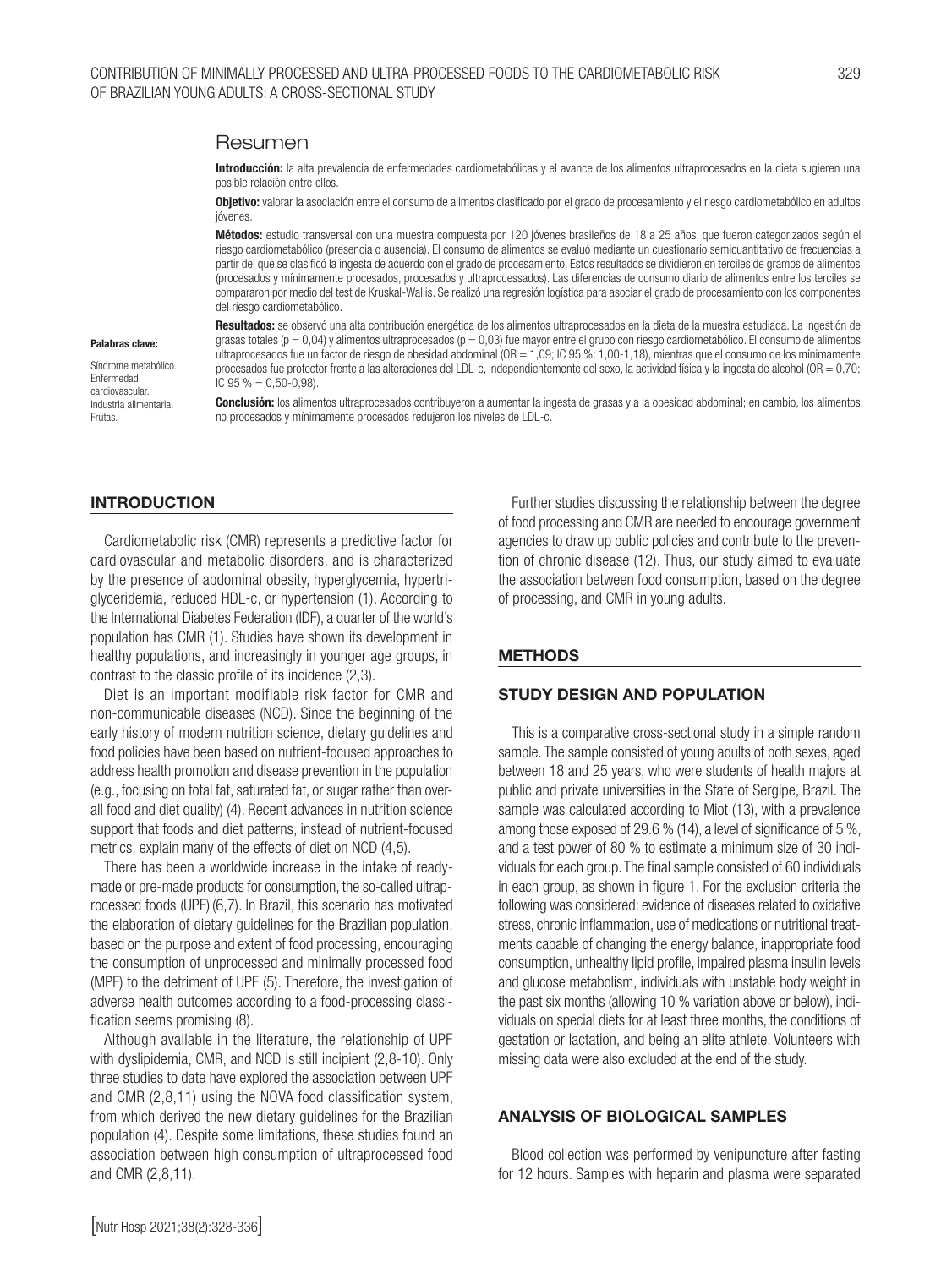

Figure 1.

Flow diagram of the study sample selection.

by centrifugation at 2,465 rpm and a temperature of 5 °C for 15 minutes. The lipidogram and fasting glycemia were analyzed by a colorimetric or turbidimetric method using an automatic analyzer and specific assay kits. Fasting insulin was analyzed by electrochemiluminescence. All analyses were performed at the clinical analysis laboratory of University Hospital of Sergipe, Brazil. The insulin resistance index (HOMA-IR) was calculated using the equation: fasting insulin x fasting glycemia (mmoL) / 22.5.

#### ANTHROPOMETRIC, BODY COMPOSITION, AND CLINICAL PARAMETERS

Height was measured to the nearest 1 mm using a vertical stadiometer (Exact Height, MG, Brazil). Body weight was measured to the nearest 100 grams using an electronic digital balance (Líder, P 180M, SP, Brazil) (15). Body mass index was calculated from height and weight data.

To measure waist circumference a flexible, inelastic measuring tape was used (16). The triceps skinfold thickness was measured to the nearest 1 mm using a skinfold caliper (Lange caliper, Cambridge Scientific Industries Inc., Cambridge, MD, USA) (17). All measures were performed in triplicate, choosing the coincident values. Body fat and fat-free percentages were obtained by bioelectrical impedance analysis using a quadrupole device (Biodynamics model 310, Washington, DC, USA). Blood pressure levels were measured to the nearest 2 mm Hg using a mercury sphygmomanometer (18).

### CARDIOMETABOLIC RISK

The cardiometabolic risk (CMR) components were analyzed according to the criteria of the International Diabetes Federation (1): high waist circumference ( $\geq 90$  cm for males and  $\geq 80$  cm for women), high levels of triglycerides (≥ 150 mg/dL), low levels of HDL-c (< 40 mg/dL for males and < 50 mg/dL for females), elevated blood pressure (≥ 130 mm Hg systolic or ≥ 85 mm Hg diastolic), and elevated fasting glucose ( $\geq 100$  mg/dL). Individuals with at least one risk component were included in the group with CMR.

#### FOOD CONSUMPTION AND LIFESTYLE

A validated semi-quantitative food frequency questionnaire (FFQ) (19) was adapted for the study. Household measures were converted into grams or milliliters (20), and the annual consumption of each food was converted to a daily measure. The daily intake of energy, macronutrients, and micronutrients was calculated using national food composition tables (21,22). A proportion of 10 % of sugar was considered for the amount of consumed beverages when the addition of sugar was reported (23). The daily consumption of alcoholic beverages was obtained using this same questionnaire.

Foods were categorized according to their degree of processing (5). After this categorization, the grams of carbohydrates, proteins, and lipids were obtained, and thus the caloric percentage from each food group was also obtained, calculating the total energy value in kilocalories.

The International Physical Activity Questionnaire (IPAQ), as validated in Brazil (24), was used to quantify physical exercise. Smoking was evaluated using the short version of the questionnaire for adults as used by the National Cancer Institute (25).

#### STATISTICAL ANALYSIS

Considering the non-normal distribution of the data, a Mann-Whitney test was used to compare the groups categorized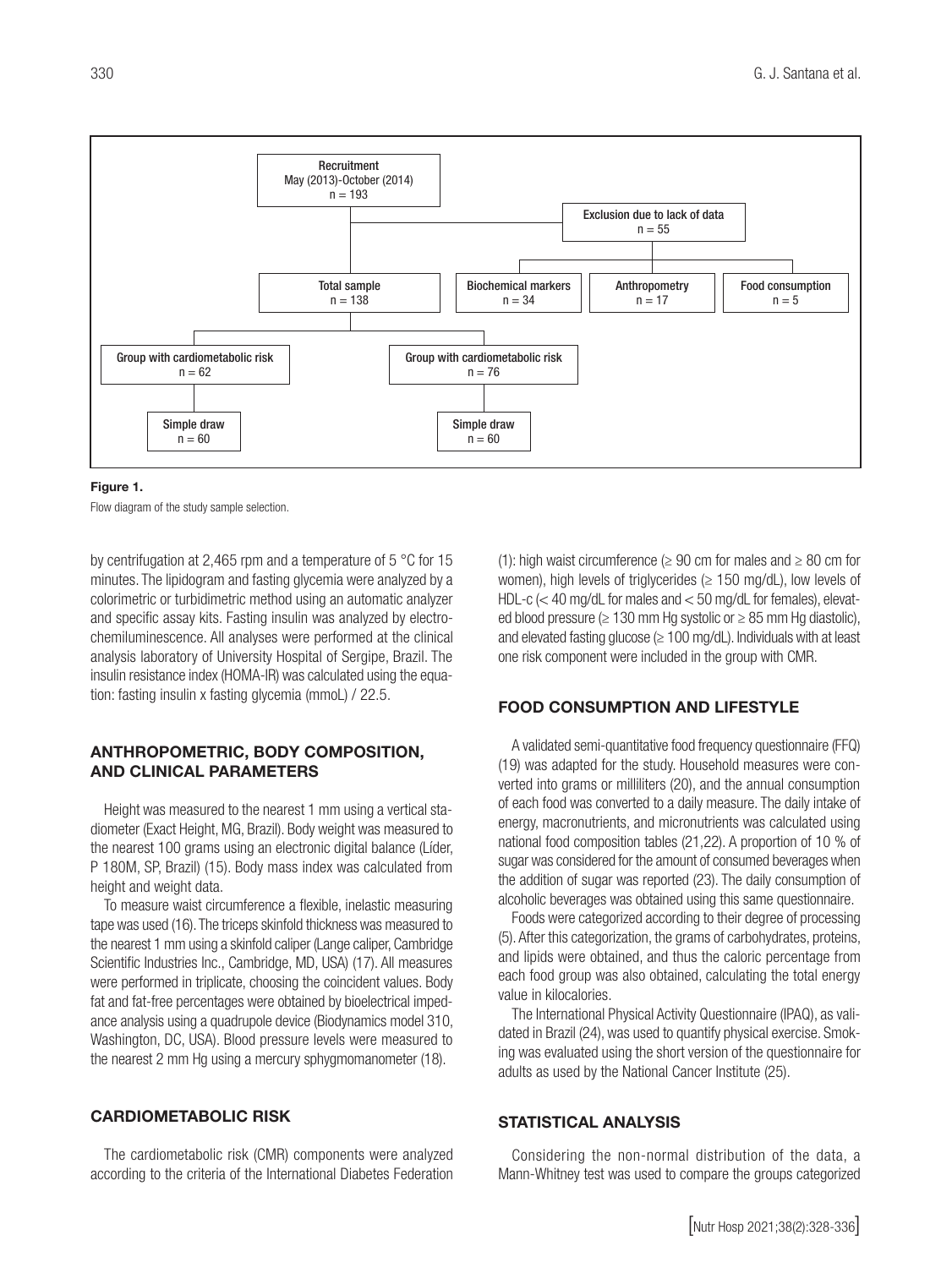|                                      |                                    | <b>Presence of CMR</b> |            | <b>Absence of CMR</b> |                       |
|--------------------------------------|------------------------------------|------------------------|------------|-----------------------|-----------------------|
| <b>Variables</b>                     | <b>Med</b>                         | <b>IQR</b>             | <b>Med</b> | <b>IQR</b>            | p-value               |
|                                      | Anthropometry and body composition |                        |            |                       |                       |
| Age (years)                          | 21                                 | 3                      | 21         | 3                     | 0.81                  |
| Weight (kg)                          | 61                                 | 17                     | 55         | 10                    | $< 0.01$ <sup>*</sup> |
| Body mass index (kg/m <sup>2</sup> ) | 22                                 | 6                      | 20         | 3                     | $< 0.01$ <sup>*</sup> |
| Triceps skinfold thickness (mm)      | 21                                 | 13                     | 20         | $9\,$                 | 0.20                  |
| Body fat (kg)                        | 14                                 | 9                      | 13         | $\overline{4}$        | 0.10                  |
| Body fat percentage (%)              | 25                                 | 8                      | 24         | 6                     | 0.95                  |
|                                      | <b>Biochemical markers</b>         |                        |            |                       |                       |
| Cholesterol (mg/dl)                  | 158.5                              | 52.5                   | 167.0      | 52.0                  | 0.72                  |
| Non-HDL cholesterol (mg/dl)          | 114.5                              | 47.0                   | 105.0      | 32.0                  | 0.13                  |
| Low density lipoprotein-c (mg/dl)    | 97.0                               | 38.5                   | 91.5       | 28.5                  | 0.35                  |
| Very low density lipoprotein (mg/dl) | 16.0                               | 11.0                   | 13.0       | 5.5                   | $< 0.01$ <sup>*</sup> |
| Insulin (mg/dl)                      | 6.8                                | 4.5                    | 6.2        | 2.7                   | 0.54                  |
| HOMA-IR                              | 1.8                                | 1.0                    | 1.2        | 0.8                   | 0.32                  |
|                                      | Lifestyle                          |                        |            |                       |                       |
| Physical activity (min/day)          | 255                                | 320                    | 235        | 295                   | 0.91                  |
| Alcoholic beverages (ml/day)         | 0.7                                | 10.0                   | 1.2        | 6.1                   | 0.99                  |
| Smoking (cigarettes/day)             | $\Omega$                           | $\overline{0}$         | $\Omega$   | $\boldsymbol{0}$      | 1.00                  |
|                                      | <b>Components of CMR</b>           |                        |            |                       |                       |
| Waist circumference (cm)             | 74.4                               | 12.1                   | 70.7       | 7.4                   | $< 0.01$ <sup>*</sup> |
| Fasting glycemia (mg/dl)             | 88.0                               | 13.0                   | 82.0       | 9.5                   | $< 0.01$ <sup>*</sup> |
| Triglycerides (mg/dl)                | 79.0                               | 55.5                   | 64.0       | 33.5                  | 0.14                  |
| High density lipoprotein-c (mg/dl)   | 47.5                               | 13.5                   | 59.0       | 10.5                  | $< 0.01$ <sup>*</sup> |
| Systolic blood pressure (mm Hg)      | 110.0                              | 10.0                   | 110.0      | 10.0                  | 0.26                  |
| Diastolic blood pressure (mm Hg)     | 80.0                               | 10.0                   | 70.0       | 10.0                  | $< 0.01$ <sup>*</sup> |

#### Table I. Anthropometric, body composition, clinical, biochemical, and lifestyle characteristics categorized by presence of cardiometabolic risk in young adults (n = 120)

*Med: median; IQR: interquartile range; CMR: cardiometabolic risk; HOMA-IR: insulin resistance index. \*Statistical level of 5 %, Mann-Whitney test.*

by the presence of CMR. The comparisons between macronutrients and micronutrients from MPF and UPF, regardless of the presence of CMR, were analyzed using Wilcoxon's test. The comparisons between MPF and UPF consumption tertiles were analyzed using the Kruskal-Wallis test. Odds ratios and 95 % confidence intervals were used to describe the crude and adjusted logistic regression coefficients of the associations of MPF and UPF consumption (exposure variables) with the CMR components (outcome variables). The models were adjusted for sex, physical activity, and alcohol consumption (confounding variables). A Hosmer-Lemeshow goodness-of-fit test was used to assess model fit. A significance level of 5 % was considered. All analyses were performed using the Stata 13.0 software (Stata Corporation, College Station, USA).

#### ETHICAL ISSUES

The study was approved by the Human Research Ethics Committee of the Universidade Federal de Sergipe (CAAE: 0113.0.107.000-11). In accordance with the principles of the Declaration of Helsinki and the Resolution n. 466/2012 of the National Health Council, all volunteers were informed about the study protocol and signed a consent form.

#### RESULTS

A total of 89 women (74.2 %) and 31 men (25.8 %) were included in the study sample. The most frequent CMR component was low HDL-c concentration (21.2 %), followed by abdominal obesity (15.0 %), hypertriglyceridemia (9.2 %), hypertension (7.6 %), and hyperglycemia (5.9 %). There were significant differences in CMR components among participants, indicating the categorization of the groups as proposed (Table I).

There was a high caloric contribution of UPF to the diet of this population, although no intergroup statistical differences were found for the CMR group (70.6 %) and the group with no CMR (67.4 %), as shown in table II.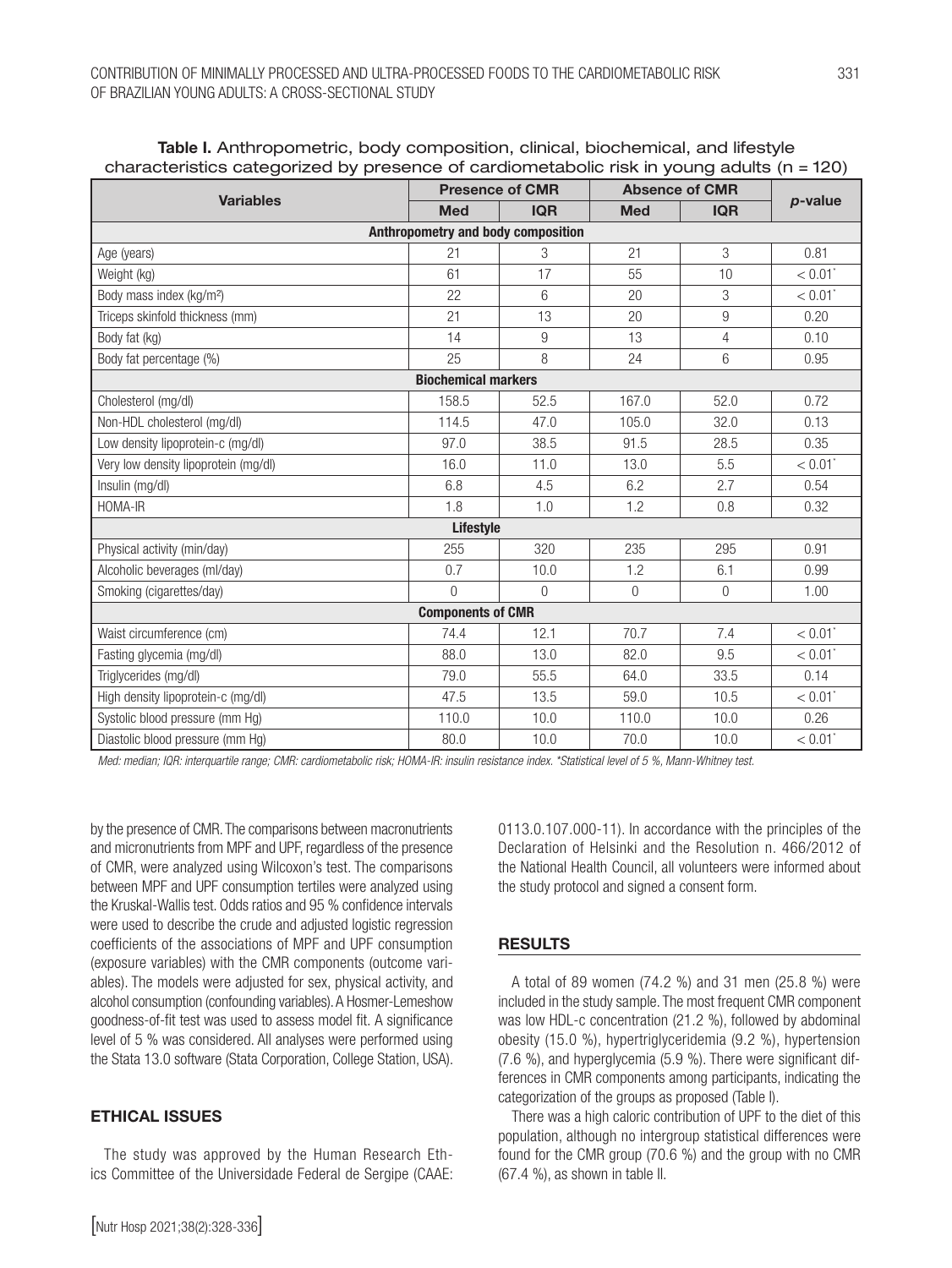| Table II. Daily intake of energy and macronutrients according to food processing level |  |
|----------------------------------------------------------------------------------------|--|
| and presence of cardiometabolic risk in young adults ( $n = 120$ )                     |  |

|                                       |                  | <b>Presence of CMR</b> |            | <b>Absence of CMR</b> |         |
|---------------------------------------|------------------|------------------------|------------|-----------------------|---------|
| <b>Food groups and macronutrients</b> | <b>Med</b>       | <b>IQR</b>             | <b>Med</b> | <b>IQR</b>            | p-value |
|                                       | <b>All foods</b> |                        |            |                       |         |
| Carbohydrate from TEV (%)             | 48.8             | 11,0                   | 51.5       | 6.9                   | $0.04*$ |
| Protein from TEV (%)                  | 17.3             | 3.8                    | 16.0       | 4.8                   | 0.36    |
| Lipid from TEV (%)                    | 34.9             | 11.2                   | 32.9       | 7.3                   | $0.04*$ |
| Carbohydrate (g)                      | 310.7            | 187.4                  | 326.6      | 162.7                 | 0.80    |
| Protein (g)                           | 108.9            | 49.4                   | 99.9       | 64.5                  | 0.30    |
| Lipid (g)                             | 98.5             | 46.5                   | 92.9       | 58.3                  | 0.13    |
|                                       | <b>MPF</b>       |                        |            |                       |         |
| TEV (%)                               | 29.4             | 15.5                   | 32.6       | 13.6                  | 0.20    |
| Carbohydrate from TEV (%)             | 36.0             | 13.8                   | 38.4       | 19.8                  | 0.13    |
| Protein from TEV (%)                  | 5.9              | 5.2                    | 7.0        | 4.0                   | 0.16    |
| Lipid from TEV (%)                    | 6.6              | 4.8                    | 7.9        | 4.1                   | 0.23    |
| Grams                                 | 711.0            | 432.1                  | 776.1      | 411.3                 | 0.43    |
| Carbohydrate (g)                      | 96.1             | 55.2                   | 112.1      | 63.0                  | 0.38    |
| Protein (g)                           | 38.5             | 34.7                   | 43.8       | 28.7                  | 0.63    |
| Lipid $(g)$                           | 20.0             | 18.8                   | 19.1       | 15.1                  | 0.84    |
|                                       | <b>UPF</b>       |                        |            |                       |         |
| TEV $(% )$                            | 70.6             | 15.5                   | 67.4       | 13.6                  | 0.20    |
| Carbohydrate from TEV (%)             | 33.0             | 12.5                   | 34.0       | 11.2                  | 0.36    |
| Protein from TEV (%)                  | 9.3              | 5.8                    | 8.9        | 5.2                   | 0.45    |
| Lipid from TEV (%)                    | 26.2             | 10.2                   | 23.9       | 5.2                   | $0.03*$ |
| Grams                                 | 946.9            | 601.2                  | 881.7      | 434.7                 | 0.38    |
| Carbohydrate (g)                      | 109.2            | 89.0                   | 103.6      | 93.8                  | 0.99    |
| Protein (g)                           | 25.0             | 22.3                   | 21.9       | 17.8                  | 0.08    |
| Lipid $(g)$                           | 33.8             | 27.5                   | 28.7       | 24.8                  | 0.06    |

*Med: median; IQR: interquartile range; CMR: cardiometabolic risk; MPF: in natura and minimally processed foods; UPF: ultraprocessed foods. Percentages derived from the total energy value (TEV) of the diet. \*Statistical level of 5 %, Mann-Whitney test.*

No significant differences were observed for daily consumption in grams of macronutrients, or for MPF and UPF groups categorized by the presence of CMR. However, there was a lower percentage of total energy from total carbohydrates and a greater percentage from total lipids in all foods, and in UPFs for the group with CMR. This explains why UPF contributed to the disproportion in fat intake between groups. It was not possible to identify the influence of type of processing on the difference of total carbohydrate percentage between the groups.

It is important to note that despite consuming more total carbohydrates, the non-CMR group did not exceed the maximum value of the Reference Daily Intake as established by the National Research Council's Food and Nutrition Board and the WHO recommendation. Significant differences were observed for the consumption in grams of macro- and micro-nutrients when comparing UPF and MPF ( $p < 0.01$ ), regardless of the presence of CMR (data not shown in the table).

The increased consumption of MPF grams reflected a greater consumption of fruits, natural juices, eggs, and fish. A greater intake of UPF grams was associated with a greater intake of simple pasta, breads, processed meats, cheese, brined vegetables, sweetened and artificial juices, soft drinks, oils and fats, roasted snacks, chips, sandwiches and snacks, sweets and desserts, and traditional dishes (Table III).

In the logistic regression models on the associations of MPF and UPF consumption with cardiometabolic risk components (Table IV), the consumption of UPF was shown to be a risk factor for abdominal obesity in the crude model ( $OR = 1.09$ ; 95 %)  $Cl = 1.00 - 1.18$ ). The consumption of MPF provided protection against increases LDL-c independently of sex, physical exercise, and alcohol consumption ( $OR = 0.70$ ; 95 % Cl = 0.50-0.98).

#### **DISCUSSION**

The results found by this study reveal an important contribution of processed and ultra-processed foods to the diet of Brazilian young adults, regardless of the presence of CMR, which corrobo-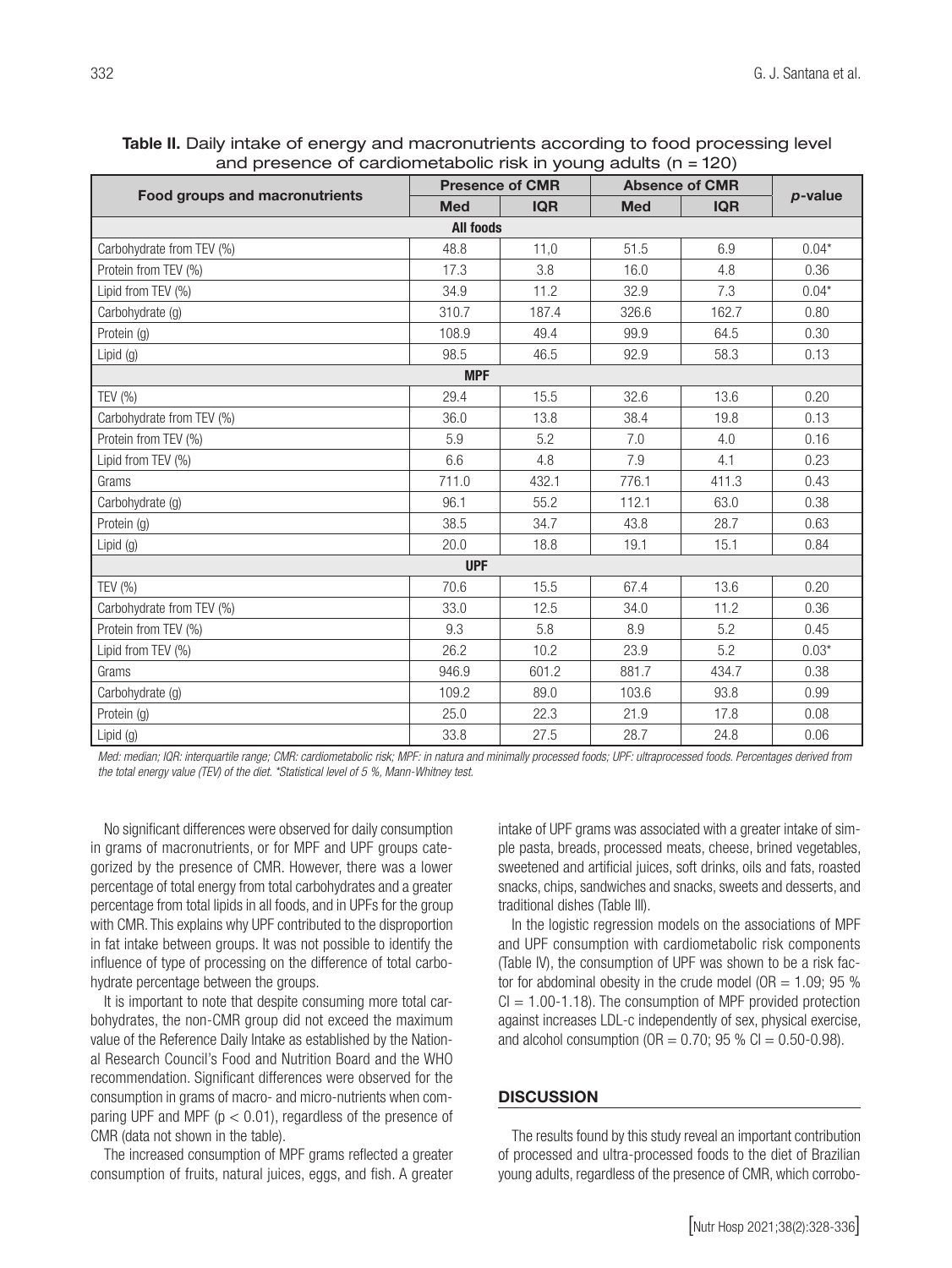|                                     |                   |            | MPF (g)            |            |                    |                 |                           |                   |            |                    | UPF (g)         |                    |            |                       |
|-------------------------------------|-------------------|------------|--------------------|------------|--------------------|-----------------|---------------------------|-------------------|------------|--------------------|-----------------|--------------------|------------|-----------------------|
|                                     | <b>Tercil 1</b>   |            | <b>Tercil 2</b>    |            |                    | <b>Tercil 3</b> |                           | <b>Tercil 1</b>   |            |                    | <b>Tercil 2</b> | <b>Tercil 3</b>    |            |                       |
|                                     |                   | < 618.70   | 618.70-836.67      |            |                    | $\geq 836.68$   | p-value                   |                   | < 768.82   |                    | 768.82-1068.62  | $\geq 1068.63$     |            | p-value               |
|                                     | Med               | <b>IQR</b> | <b>Med</b>         | <b>IQR</b> | Med                | <b>IQR</b>      |                           | <b>Med</b>        | <b>IQR</b> | Med                | <b>IQR</b>      | <b>Med</b>         | <b>IQR</b> |                       |
|                                     |                   |            |                    |            |                    |                 | Pasta, roots, and cereals |                   |            |                    |                 |                    |            |                       |
| Roots and tubers (g)                | 42.6 <sup>a</sup> | 42.3       | 70.1 <sup>b</sup>  | 61.1       | 75.6 <sup>b</sup>  | 55.9            | $< 0.01$ <sup>+</sup>     | $50.3^{a}$        | 44.9       | $56.5^{a,b}$       | 68.2            | $76.5^{b}$         | 52.5       | $0.03*$               |
| Flours (g)                          | 40.1              | 73.6       | 64.4               | 86.3       | 90.0               | 129.5           | 0.05                      | 43.8              | 83.6       | 64.4               | 122.3           | 69.3               | 87.6       | 0.18                  |
| Simple pasta (g)                    | 16.4              | 27.1       | 24.6               | 37.0       | 24.6               | 41.6            | 0.35                      | $16.4^{a}$        | 26.1       | $23.8^{a,b}$       | 28.7            | 32.8 <sup>b</sup>  | 49.3       | $< 0.01$ <sup>†</sup> |
| Breads (g)                          | 38.1              | 46.6       | 58.6               | 73.8       | 56.0               | 76.8            | 0.16                      | 34.8 <sup>a</sup> | 38.6       | $52.4^{a,b}$       | 70.2            | 85.7 <sup>b</sup>  | 75.4       | $< 0.01^{\dagger}$    |
| Rice (g)                            | 53.6 <sup>a</sup> | 50.0       | $100.0^{a,b}$      | 50.0       | 100.0 <sup>b</sup> | 121.5           | $< 0.01$ <sup>+</sup>     | 57.1 <sup>a</sup> | 50.0       | $100.0^{a,b}$      | 71.4            | 100.0 <sup>b</sup> | 137.6      | $0.02*$               |
|                                     |                   |            |                    |            |                    |                 | <b>Meat and eggs</b>      |                   |            |                    |                 |                    |            |                       |
| Red meat and poultry<br>(g)         | 85.1a             | 50.3       | 106.7a             | 70.2       | 142.9 <sup>b</sup> | 117.3           | $< 0.01$ <sup>+</sup>     | 94.2ª             | 59.3       | 114.2a,b           | 61.4            | 126.8 <sup>b</sup> | 127.5      | $< 0.01$ <sup>+</sup> |
| Fishes (g)                          | 8.7 <sup>a</sup>  | 14.2       | 10.8 <sup>a</sup>  | 14.2       | 18.6 <sup>b</sup>  | 22.0            | $< 0.01^{\dagger}$        | 11.1              | 15.8       | 13.0               | 14.2            | 17.3               | 29.4       | 0.64                  |
| Eggs (g)                            | 14.3 <sup>a</sup> | 23.6       | 14.3 <sup>a</sup>  | 22.7       | $21.4^{b}$         | 35.7            | $< 0.01$ <sup>+</sup>     | 14.3              | 23.6       | 14.3               | 20.2            | 21.4               | 25.0       | 0.08                  |
| Visceras (g)                        | 2.0               | 6.9        | 2.0                | 7.8        | 4.3                | 8.6             | 0.62                      | 2.0               | 5.1        | 2.0                | 4.9             | 6.0                | 8.6        | 0.13                  |
| Processed meats (g)                 | 11.4              | 10.0       | 5.5                | 8.8        | 11.4               | 13.7            | 0.28                      | 4.7 <sup>a</sup>  | 9.7        | 5.7 <sup>a</sup>   | 9.0             | $11.4^{b}$         | 11.4       | $< 0.01^{\dagger}$    |
|                                     |                   |            |                    |            |                    |                 | <b>Dairy products</b>     |                   |            |                    |                 |                    |            |                       |
| Milks (ml)                          | 35.4 <sup>a</sup> | 89.9       | 112.0 <sup>b</sup> | 168.0      | 252.6 <sup>b</sup> | 429.4           | $< 0.01$ <sup>+</sup>     | 50.2 <sup>a</sup> | 110.1      | 114.3 <sup>b</sup> | 197.7           | 128.8 <sup>b</sup> | 429.8      | $< 0.01$ <sup>†</sup> |
| Vegetable milk (ml)                 | 0.0               | 0.0        | 0.0                | 0.0        | 0.0                | 0.0             | 0.37                      | 0.0               | 0.0        | 0.0                | $0.0\,$         | 0.0                | 0.0        | 0.37                  |
| Cheese (g)                          | 17.7              | 33.8       | 20.0               | 37.4       | 19.0               | 60.2            | 0.89                      | 10.6 <sup>a</sup> | 19.0       | $20.2^{a,b}$       | 41.8            | $25.3^{b}$         | 59.3       | $< 0.01$ <sup>†</sup> |
| Dairy drinks (ml)                   | 68.0ª             | 80.6       | $87.8^{a,b}$       | 124.4      | 148.2 <sup>b</sup> | 154.1           | < 0.01                    | $53.4^{\circ}$    | 72.6       | $87.4^{b}$         | 101.3           | 171.3 <sup>c</sup> | 167.9      | $< 0.01$ <sup>+</sup> |
|                                     |                   |            |                    |            |                    |                 | <b>Legumes</b>            |                   |            |                    |                 |                    |            |                       |
| Beans (g)                           | 40.0 <sup>a</sup> | 35.0       | 100.0 <sup>b</sup> | 91.7       | 85.0 <sup>b</sup>  | 95.0            | $< 0.01$ <sup>+</sup>     | 50.0 <sup>a</sup> | 35.0       | 75.0 <sup>b</sup>  | 100.0           | $70.0^{a,b}$       | 96.7       | 0.03                  |
| Brined legumes (g)                  | 1.0               | 2.3        | 1.5                | 4.3        | 2.3                | 7.7             | 0.15                      | $1.2^a$           | 2.1        | 1.2 <sup>a</sup>   | 2.0             | 3.0 <sup>b</sup>   | 8.9        | $< 0.01$ <sup>+</sup> |
|                                     |                   |            |                    |            |                    |                 | <b>Vegetables</b>         |                   |            |                    |                 |                    |            |                       |
| Vegetables (g)                      | 70.2 <sup>a</sup> | 81.3       | $98.0^{a,b}$       | 78.2       | 132.2 <sup>b</sup> | 145.3           | $< 0.01$ <sup>+</sup>     | 75.2 <sup>a</sup> | 85.4       | $98.0^{a,b}$       | 90.9            | 122.7 <sup>b</sup> | 133.4      | $0.01*$               |
|                                     |                   |            |                    |            |                    |                 | <b>Fruits</b>             |                   |            |                    |                 |                    |            |                       |
| Fruits and natural<br>juices (g/ml) | 245.1a            | 262.3      | 332.7a,b           | 365.6      | 431.3 <sup>b</sup> | 148.8           | $< 0.01$ <sup>+</sup>     | 278.6             | 354.0      | 344.2              | 360.5           | 373.5              | 280.4      | 0.53                  |
| Sweetened juices (ml)               | 169.6             | 205.4      | 228.5              | 218.5      | 207.3              | 310.0           | 0.84                      | 94.0 <sup>a</sup> | 106.0      | 194.8 <sup>b</sup> | 192.0           | 359.6 <sup>c</sup> | 278.8      | $< 0.01$ <sup>+</sup> |
|                                     |                   |            |                    |            |                    |                 | <b>Oils and fats</b>      |                   |            |                    |                 |                    |            |                       |
| Oils and fats (g/ml)                | 9.9               | 15.9       | 11.7               | 16.4       | 12.1               | 17.0            | 0.22                      | 8.9 <sup>a</sup>  | 15.0       | $10.1^{a,b}$       | 16.2            | 19.0 <sup>b</sup>  | 14.8       | $0.03*$               |
| Fried pastries (g)                  | 3.3 <sup>a</sup>  | 5.0        | 6.7 <sup>b</sup>   | 10.5       | $6.7^{a,b}$        | 22.0            | $0.03*$                   | 3.3 <sup>a</sup>  | 5.0        | 3.3 <sup>a</sup>   | 5.2             | 10.0 <sup>b</sup>  | 21.9       | $< 0.01^{\dagger}$    |
| Baked pastries (g)                  | 3.3               | 6.7        | 6.7                | 6.7        | 4.2                | 14.4            | 0.47                      | 3.3a              | 5.5        | 3.3 <sup>a</sup>   | 3.3             | 8.3 <sup>b</sup>   | 20.9       | $< 0.01^{\dagger}$    |
|                                     |                   |            |                    |            |                    |                 | <b>Sugars and candies</b> |                   |            |                    |                 |                    |            |                       |
| Cookies and cakes (g)               | $27.5^{a}$        | 36.7       | 46.0 <sup>b</sup>  | 43.0       | $47.0^{a,b}$       | 40.9            | $0.03*$                   | $20.8^{a}$        | 37.0       | 34.6 <sup>a</sup>  | 33.0            | 56.8 <sup>b</sup>  | 54.6       | $< 0.01$ <sup>†</sup> |
| Candies and<br>desserts (g)         | 38.4              | 53.5       | 56.7               | 83.8       | 51.9               | 40.4            | 0.17                      | 30.2 <sup>a</sup> | 32.8       | 46.3 <sup>b</sup>  | 44.1            | 77.7 <sup>c</sup>  | 68.9       | $< 0.01^{\dagger}$    |
| Artificial juices (ml)              | 7.3               | 34.3       | $8.0\,$            | 30.3       | 20.0               | 51.9            | 0.74                      | 2.7               | 13.3       | $8.0\,$            | 57.1            | 26.3               | 68.4       | $< 0.01^{\dagger}$    |
| Soft drinks (ml)                    | 20.6              | 55.7       | 24.0               | 77.7       | 33.1               | 66.5            | 0.50                      | 8.0 <sup>a</sup>  | 30.7       | 20.0 <sup>a</sup>  | 45.3            | $68.5^{b}$         | 185.7      | $< 0.01^{\dagger}$    |
|                                     |                   |            |                    |            |                    |                 | <b>Others</b>             |                   |            |                    |                 |                    |            |                       |
| Chips (g)                           | 3.3               | 3.1        | 3.9                | 9.1        | 4.7                | 6.2             | 0.56                      | 2.3 <sup>a</sup>  | 3.1        | 3.3 <sup>a</sup>   | 7.4             | 6.7 <sup>b</sup>   | 12.1       | $< 0.01$ <sup>+</sup> |
| Ready-to-eat foods (g)*             | 2.5               | 3.7        | 1.3                | 10.6       | 1.7                | 5.8             | 0.81                      | 1.7               | 3.3        | 2.1                | 6.3             | 1.7                | 10.5       | 0.77                  |
| Sandwiches and<br>snacks (g)        | 27.2              | 31.8       | 38.5               | 47.2       | 37.1               | 45.8            | 0.11                      | 21.1a             | 23.2       | $35.8^{a,b}$       | 40.1            | 45.5 <sup>b</sup>  | 72.9       | $< 0.01$ <sup>†</sup> |
| Alcoholic<br>beverages (ml)         | 0.9               | 7.3        | 0.8                | 7.5        | 1.6                | 7.5             | 0.96                      | 0.4               | 3.0        | 0.8                | 5.7             | 3.7                | 20.0       | 0.06                  |
| Stuffed pasta (g)                   | 9.3 <sup>a</sup>  | 23.3       | 18.7 <sup>b</sup>  | 18.7       | $18.7^{a,b}$       | 23.3            | $0.03*$                   | 9.3 <sup>a</sup>  | 20.2       | 9.3 <sup>b</sup>   | 18.7            | $25.2^{\circ}$     | 21.3       | $< 0.01^{\dagger}$    |
| Sauces (g)                          | 0.3 <sup>a</sup>  | 0.9        | 0.7 <sup>b</sup>   | 2.0        | $1.4^{a,b}$        | 3.5             | $0.04*$                   | 0.2 <sup>a</sup>  | 0.6        | 0.5 <sup>a</sup>   | 1.8             | 3.3 <sup>b</sup>   | 4.6        | $< 0.01$ <sup>+</sup> |
| Traditional dishes (g)**            | 10.6              | 25.2       | 18.3               | 30.7       | 18.9               | 32.6            | 0.16                      | 10.7 <sup>a</sup> | 16.8       | $16.7^{a,b}$       | 32.2            | 22.1 <sup>b</sup>  | 32.2       | $0.02^{+}$            |
| Coffee (ml)                         | 17.1              | 92.8       | 42.8               | 99.6       | 16.1               | 100.0           | 0.68                      | 16.1              | 53.6       | 46.4               | 83.8            | 42.8               | 149.2      | 0.20                  |

### Table III. Daily food consumption according to food processing level in the diet of young adults  $(n = 120)$

*MPF: in natura and minimally processed foods; UPF: ultra-processed foods; Med: median; IQR: interquartile range. \*Noodles and cereal bar; \*\*Tapioca, fritada, feijoada. † Statistical level of 1 %; ‡ Statistical level of 4 %; Kruskal-Wallis test. Values on the same line with the same letter are not significantly different.*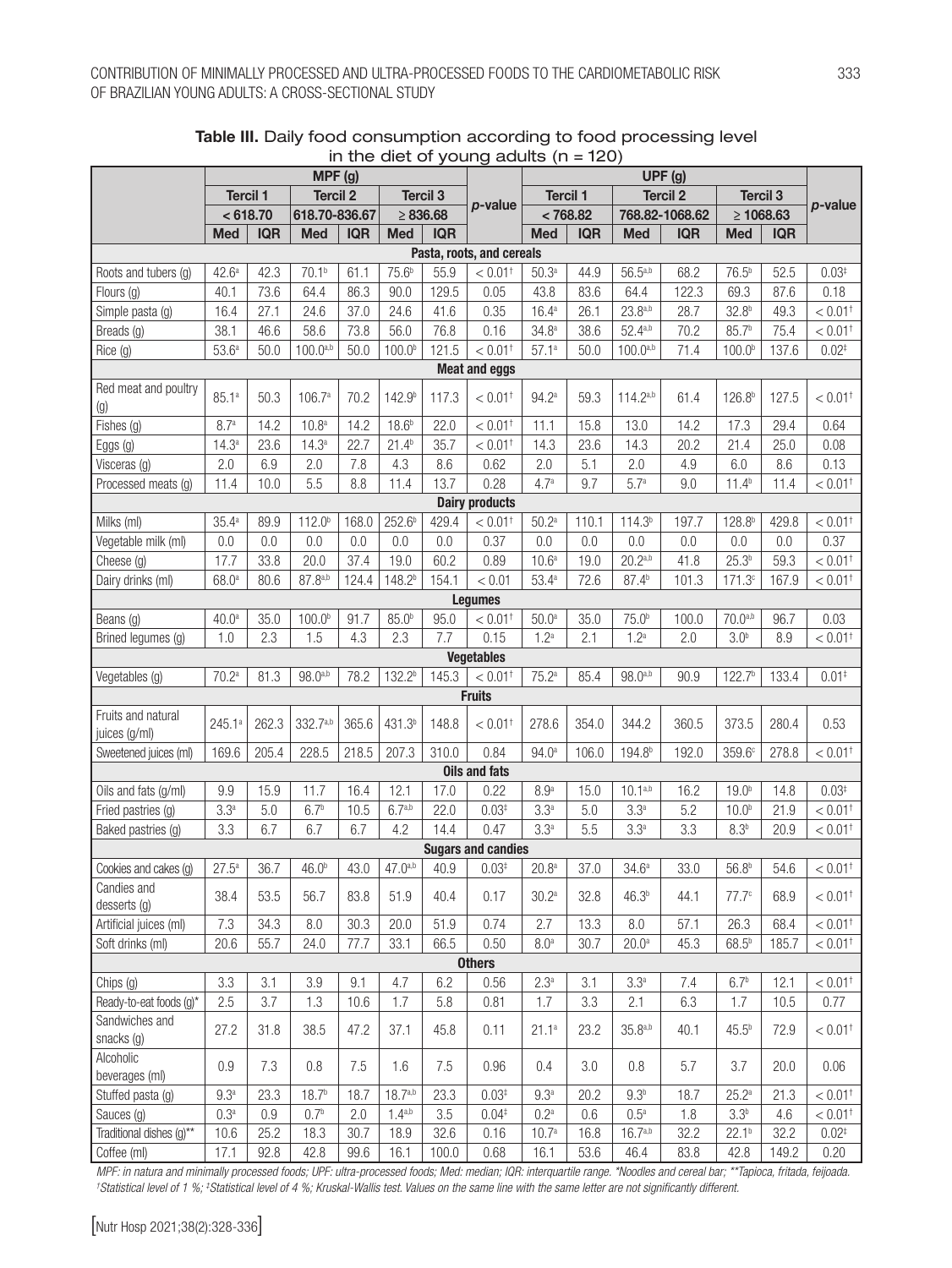|                                                                                                                                                                         |               |                               |                 |                   |                         | and lipid profile in young adults $(n = 120)$ |                                                         |                                                         |      |                                                                                                                                                                                                                                                                                                                                                                                                                                            |      |                      |                 |               |      |               |
|-------------------------------------------------------------------------------------------------------------------------------------------------------------------------|---------------|-------------------------------|-----------------|-------------------|-------------------------|-----------------------------------------------|---------------------------------------------------------|---------------------------------------------------------|------|--------------------------------------------------------------------------------------------------------------------------------------------------------------------------------------------------------------------------------------------------------------------------------------------------------------------------------------------------------------------------------------------------------------------------------------------|------|----------------------|-----------------|---------------|------|---------------|
|                                                                                                                                                                         |               | circumference<br><b>Waist</b> |                 | Fasting glycemia  |                         | Triglycerides                                 |                                                         | <b>Total cholesterol</b>                                |      | LDL-c                                                                                                                                                                                                                                                                                                                                                                                                                                      |      | HDL-c                |                 | <b>SBP</b>    |      | <b>DBP</b>    |
|                                                                                                                                                                         | $\frac{1}{2}$ | 95 % CI                       | 6R              | 95 % Cl           | <b>OR</b>               | 95 % CI                                       | 6                                                       | 95 % CI                                                 | g    | 95 % CI                                                                                                                                                                                                                                                                                                                                                                                                                                    | 6R   | 95 % CI              | OR <sub>1</sub> | 95 % CI       | 6R   | 95 % CI       |
|                                                                                                                                                                         |               |                               |                 |                   |                         |                                               |                                                         | MPF(g)                                                  |      |                                                                                                                                                                                                                                                                                                                                                                                                                                            |      |                      |                 |               |      |               |
| Crude model                                                                                                                                                             | 0.92          | $0.78 - 1.08$                 | 0.94            | 5<br>$0.74 - 1.1$ | 1.10                    | $0.95 - 1.29$                                 | $\begin{array}{ c c } \hline 0.97 \\\hline \end{array}$ | $0.85 - 1.11$ 0.74                                      |      | $0.54 - 1.02$ 0.90                                                                                                                                                                                                                                                                                                                                                                                                                         |      | $0.78 - 1.04$   1.05 |                 | $0.82 - 1.36$ | 0.99 | 0.86-1.17     |
| Adjusted model*                                                                                                                                                         | 0.87          | $0.73 - 1.04$                 | $-89$           | 0.69-1.16         | $\frac{1}{1}$ .08       |                                               |                                                         | $0.50 - 0.50 - 0.50 = 0.50 - 0.50 = 0.50 - 0.50 = 0.50$ |      |                                                                                                                                                                                                                                                                                                                                                                                                                                            | 0.90 | $0.78 - 1.04$   1.06 |                 | $0.73 - 1.54$ | 0.95 | $0.79 - 1.15$ |
|                                                                                                                                                                         |               |                               |                 |                   |                         |                                               |                                                         | UPF (g)                                                 |      |                                                                                                                                                                                                                                                                                                                                                                                                                                            |      |                      |                 |               |      |               |
| Crude model                                                                                                                                                             | $\frac{8}{1}$ | $1.00 - 1.18$ <sup>+</sup>    | $\overline{10}$ | 6<br>$0.88 - 1.1$ | 1.03                    | $0.93 - 1.14$                                 | 0.94                                                    | $0.85 - 1.04$                                           | 0.86 | $0.70 - 1.07$                                                                                                                                                                                                                                                                                                                                                                                                                              | 0.98 | $0.90 - 1.07$        | 1.09            | $0.91 - 1.29$ | 1.03 | $0.92 - 1.15$ |
| Adjusted model*                                                                                                                                                         | 1.05          | $0.95 - 1.15$                 | 0.98            | $0.83 - 1.16$     | 0.97                    | $0.84 - 1.12$   0.90   0.79-1.02   0.79       |                                                         |                                                         |      | $\begin{array}{ c c c c c c c c c } \hline \rule{0pt}{1.2ex}\quad & \text{0.5}\quad & \text{0.5}\quad & \text{0.5}\quad & \text{0.5}\quad & \text{0.5}\quad & \text{0.5}\quad & \text{0.5}\quad & \text{0.5}\quad & \text{0.5}\quad & \text{0.5}\quad & \text{0.5}\quad & \text{0.5}\quad & \text{0.5}\quad & \text{0.5}\quad & \text{0.5}\quad & \text{0.5}\quad & \text{0.5}\quad & \text{0.5}\quad & \text{0.5}\quad & \text{0.5}\quad$ |      |                      |                 |               | 0.97 | $0.85 - 1.12$ |
| DBP; diastolic blood pressure. *Adjusted for sex, physical activity, and alcoholic t<br>OR: odds ratio; 95 % Cl: 95 % confidence interval; MPF: in natura and minimally |               |                               |                 |                   | beverages; $p < 0.05$ . |                                               |                                                         |                                                         |      | r processed foods; UPF: ultraprocessed foods; LDL-c: low density lipoprotein cholesterol; HDL-c: high density lipoprotein cholesterol; SBP: systolic blood pressure;                                                                                                                                                                                                                                                                       |      |                      |                 |               |      |               |

Table IV. Crude and adjusted associations of MPF and UPF consumption with cardiometabolic risk fable IV. Crude and adjusted associations of MPF and UPF consumption with cardiometabolic risk

rates data already found for a young population in Brazil regarding a daily caloric contribution of 51.2 % from UPF (5). Meanwhile, a report of the Pan American Health Organization (PAHO) pointed out a 26.7 % increase in sales for beverages and UPFs in Latin Amer ica while these sales decreased by 9.8 % in North America (6).

The relationship between UPF and non-communicable chronic diseases is due to the poor nutritional quality of these foods and their great content in fats and sugars (6). A study evaluating the relationship between total macronutrients and clinical outcomes (26), not considering the degree of processing of the consumed foods, did not observe an influence of lipids or carbohydrates from UPF on their total intake or on the manifestation of CMR as we found.

A high consumption of fat is associated with dyslipidemia (3,27) and other non-communicable chronic diseases, especially cardiovascular diseases, which are the main cause of mortality in the world's population (28). UPFs are rich in fats, especial ly in saturated and trans fats, which make food more attractive and palatable (6). At the same time fats attract the population to the consumption of UPF, they contribute to vascular endothelial dysfunction prior to dyslipidemias, atherosclerosis (27) and other diseases, including those related to cognitive disorders such as Alzheimer's disease and dementia (29).

Processed meats, as well as fatty and processed snacks, are sources of saturated fats and are associated with an increased risk of cardiovascular disease (30). In 2015 the WHO pointed out the consumption of processed meats as a determinant of col orectal carcinogenesis in humans (31). Although traditional dishes represent a cultural value of the region, their greater consumption may be related to an increase in UPF intake since *feijoada* and *fritada* have ingredients with high fat and energy contents.

UPF generally include a great amount of added sugar. In the US diet, the content of added sugars in UPF was eightfold higher than in processed foods, and fivefold higher than in MPF and processed culinary ingredients grouped together (32). There is already evidence of a relationship of added and refined sugar with coronary artery disease. This alerts to the importance of excessive sugar consumption as a potential risk factor for cardiovascular diseases besides saturated fat.

A study evaluating the association between dietary patterns and metabolic syndrome in healthy adults found a positive associa tion of sugar and fast-food consumption with LDL-c levels (3). A Brazilian cohort of 3- to 4-year-old children observed that UPFs were predictors of increases in total cholesterol and LDL-c from pre-school to school age. Foods with the greatest energy contri bution in the above-mentioned study included breads, crackers, salty snacks, and candies (9). Meanwhile, another cohort study in Brazil observed that the caloric contribution of MPF had been reduced by 5.1 percentage points between 1987 and 2009 (33).

Recommendations to prevent cardiovascular disease advise the consumption of fish, fruits and vegetables due to their indepen dent protective effect, which becomes greater when combined with or making up eating patterns like the Mediterranean diet (34,35). In a recent systematic review and meta-analysis, fish and fruits were among the ten foods indicated as cardiometabolic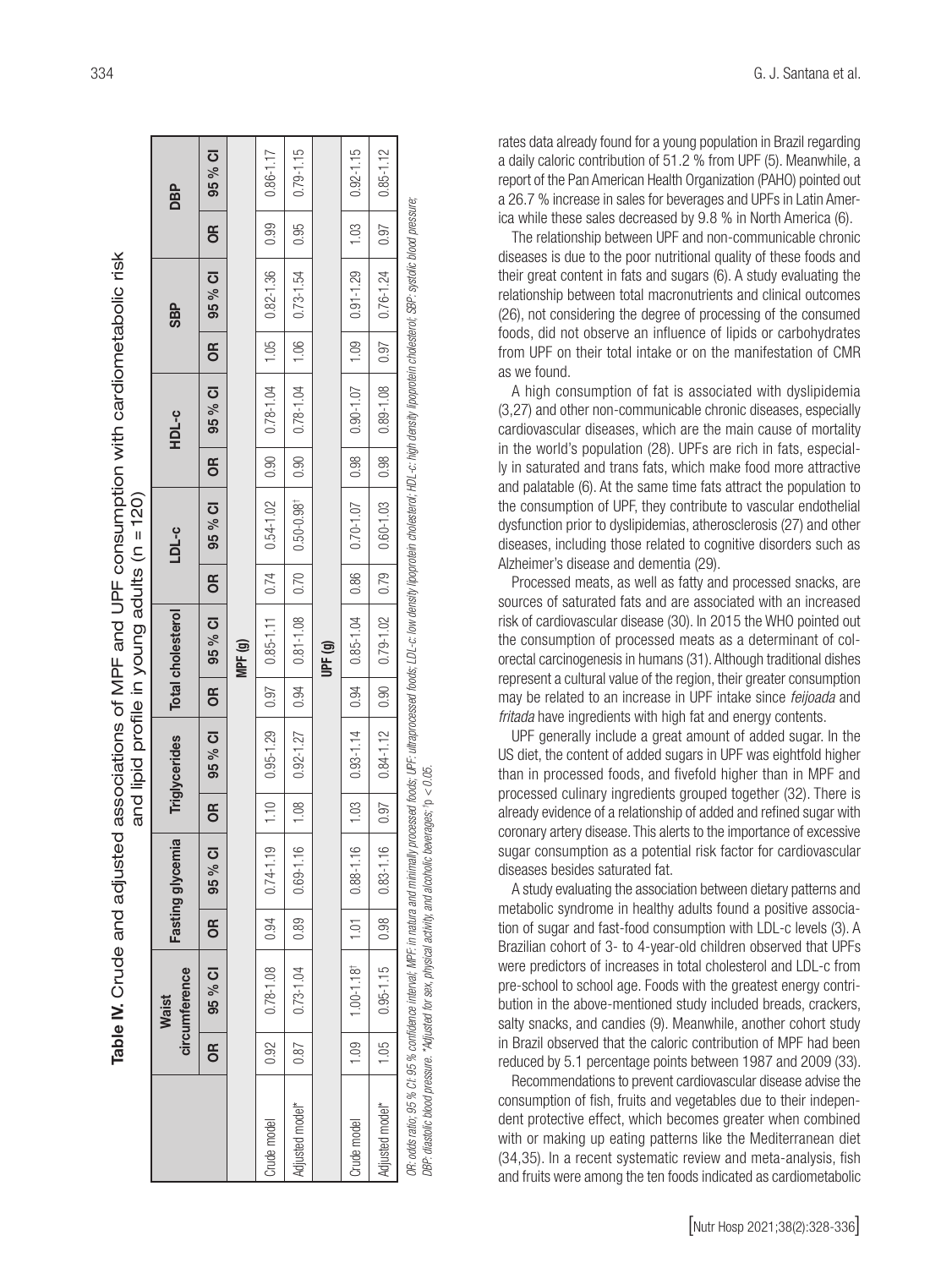protectors. This same study also highlighted processed meats and sugar-sweetened beverages as harmful to cardiometabolic health (35). According to some explanations the protective role of eggs is promoted by unsaturated phospholipids that contribute to lowering cholesterol and blood pressure levels (36).

The number, size, and density of LDL-c particles in serum total cholesterol may influence its relationship with cardiovascular disease. The origin and amount of saturated fat and simple sugars in foods affect via different paths LDL-c levels and cardiovascular health. Because processed and ultraprocessed foods offer a greater nutritional imbalance and are rich sources of saturated fats and simple sugars, their consumption may promote a reduction of LDL-c particle size, with LDL-c thus becoming more susceptible to oxidation and atherogenic, thrombotic, and inflammatory processes (37).

A randomized controlled trial tested beverages with different sugar concentrations in healthy adults, and observed that even low and moderate concentrations of sugar reduced the size of LDL-c particles and consequently increased their atherogenic power (38). Furthermore, controlling or reducing LDL-c levels is a well-established strategy to prevent cardiovascular outcomes such as the already known effect of LDL-c reduction on the onset of mini stroke (27).

In addition to characteristics such as practicality and palatability, strong media influence is another factor that motivates a greater consumption of UPF. In Brazil, beverage advertising is the third largest category of television commercials, where UPF represent 60.7 % of advertisements versus only 7.0 % related to MPF (39).

The increased consumption of fruits and unsweetened juices observed in the MPF diet may have substantially contributed to the protection conferred against LDL-c in the population of this study. Likewise, we believe that the higher consumption of fish has also protected against LDL-c alteration in the MPF group. According to the degree of food processing, the study reinforces the notion that healthy diets should be based on a low consumption of UPF and, especially, on a high daily consumption of MPF for the prevention of unfavorable clinical outcomes.

This study had some limitations that must be considered. Because this was an observational cross-sectional study, a causal association of MPF and UPF consumption with cardiometabolic risk cannot be inferred. Also, any generalization of the findings beyond the overall and male populations must be cautious since the majority of the study sample was made up of females (74.2 %). The FFQ method employed in this study to investigate food intake may also represent another limitation. Although FFQs are relatively inexpensive and easily applied, their success depends on the memory of the respondent, and requires well-trained investigators to obtain accurate estimates of the portions and frequencies consumed. However, this method provided reliable estimates of the average dietary intake of the study population (40).

To minimize the risk of bias in the study, the sample was randomly selected, protocols and training were used to optimize data collection, and only one researcher performed all anthropometric measures in triplicate for better accuracy of the measured values. To minimize the risk of bias in the collection of food consumption, a food photography gallery was used to help participants report the portions and quantities consumed.

#### **CONCLUSIONS**

Fats from UPF contributed to a greater total energy value in the group with CMR. Consumption of UPF was shown to be a risk factor for abdominal obesity whereas consumption of MPF was an independent protective factor against changes in LDL-c levels. Our results support the need for more studies on this perspective, as well as public policies targeting diets high in unprocessed and MPF and low in UPF, in order to contribute to the prevention and control of cardiometabolic diseases in young populations.

## **REFERENCES**

- 1. International Diabetes Federation. The IDF consensus worldwide definition of the metabolic syndrome; 2005 [accessed December 2014]. Available at: http://www.idf.org/webdata/docs/Metac\_syndrome\_def.pdf.
- 2. Tavares LF, Fonseca SC, Rosa MLG, Yokoo EM. Relationship between ultra-processed foods and metabolic syndrome in adolescents from a Brazilian Family Doctor Program. Public Health Nutr 2011;15:82-7. DOI: 10.1017/ S1368980011001571
- 3. Yeo R, Yoon SR, Kim OY. The association between food group consumption patterns and early metabolic syndrome risk in non-diabetic healthy people. Clin Nutr Res 2017;6:172-82. DOI: 10.7762/cnr.2017.6.3.172
- 4. Mozaffarian D, Rosenberg I, Uauy R. History of modern nutrition science-implications for current research, dietary guidelines, and food policy. s. BMJ 2018;361:k2392. DOI: 10.1136/bmj.k2392
- 5. Brasil. Ministério da Saúde. Guia Alimentar para a população brasileira, 2nd ed., Brasília; 2014. p. 116.
- 6. Pan American Health Organization. Ultra-processed food and drink products in Latin America: Trends, impact on obesity, policy implications. PAHO/OMS. Washington, DC: PAHO; 2015.
- 7. Bielemann RM, Motta JVS, Minten GC, Horta BL, Gigante DP. Consumption of ultra-processed foods and their impact on the diet of young adults. Rev de Saúde Pública 2015;49:1-10. DOI: 10.1590/S0034-8910.2015049005572
- 8. Lavigne-Robichaud M, Moubarac J, Lantagne-Lopez S, Johnson-Down L, Batal M, Sidi EAL, et al. Diet quality indices in relation to metabolic syndrome in an Indigenous Cree (Eeyouch) population in northern Québec, Canada. Public Health Nutr 2018;21:172-80. DOI: 10.1017/S136898001700115X
- 9. Rauber F, Campagnolo PD, Hoffman DJ, Vitolo MR. Consumption of ultra-processed food products and its effects on children's lipid profiles: a longitudinal study. Nutr Metab Cardiovasc Dis 2015;25:116-22. DOI: 10.1016/j. numecd.2014.08.001
- 10. Canella DS, Levy RB, Martins APB, Claro RM, Moubarac JC, Baraldi LG, et al. Ultra-Processed Food Products and Obesity in Brazilian Households (2008-2009). PLoS One 2014;9:1-6. DOI: 10.1371/journal.pone.0092752
- 11. Nasreddine L, Tamim H, Itani L, Nasrallah MP, Isma'eel H, Nakhoul NF, et al. A minimally processed dietary pattern is associated with lower odds of metabolic syndrome among Lebanese adults. Public Health Nutr 2018;21:160-71. DOI: 10.1017/S1368980017002130
- 12. Moubarac JC, Parra DC, Cannon G, Monteiro CA. Food Classification Systems Based on Food Processing: Significance and Implications for Policies and Actions: A Systematic Literature Review and Assessment. Curr Obes Rep 2014;3:256-72. DOI: 10.1007/s13679-014-0092-0
- 13. Miot HA. Sample size in clinical and experimental trials. J Vasc Bras 2011;10:275-8. DOI: 10.1590/S1677-54492011000400001
- 14. Vidigal FC, Bressan J, Babio N, Salas-Salvadó J. Prevalence of metabolic syndrome in Brazilian adults: a systematic review. BMC Public Health 2013;13:1198. DOI: 10.1186/1471-2458-13-1198
- 15. Brasil. Ministério da Saúde. Orientações para a coleta e análise de dados antropométricos em serviços de saúde: norma técnica do Sistema de Vigilância Alimentar e Nutricional-SISVAN. 1nd ed., Brasília; 2011. p. 76.